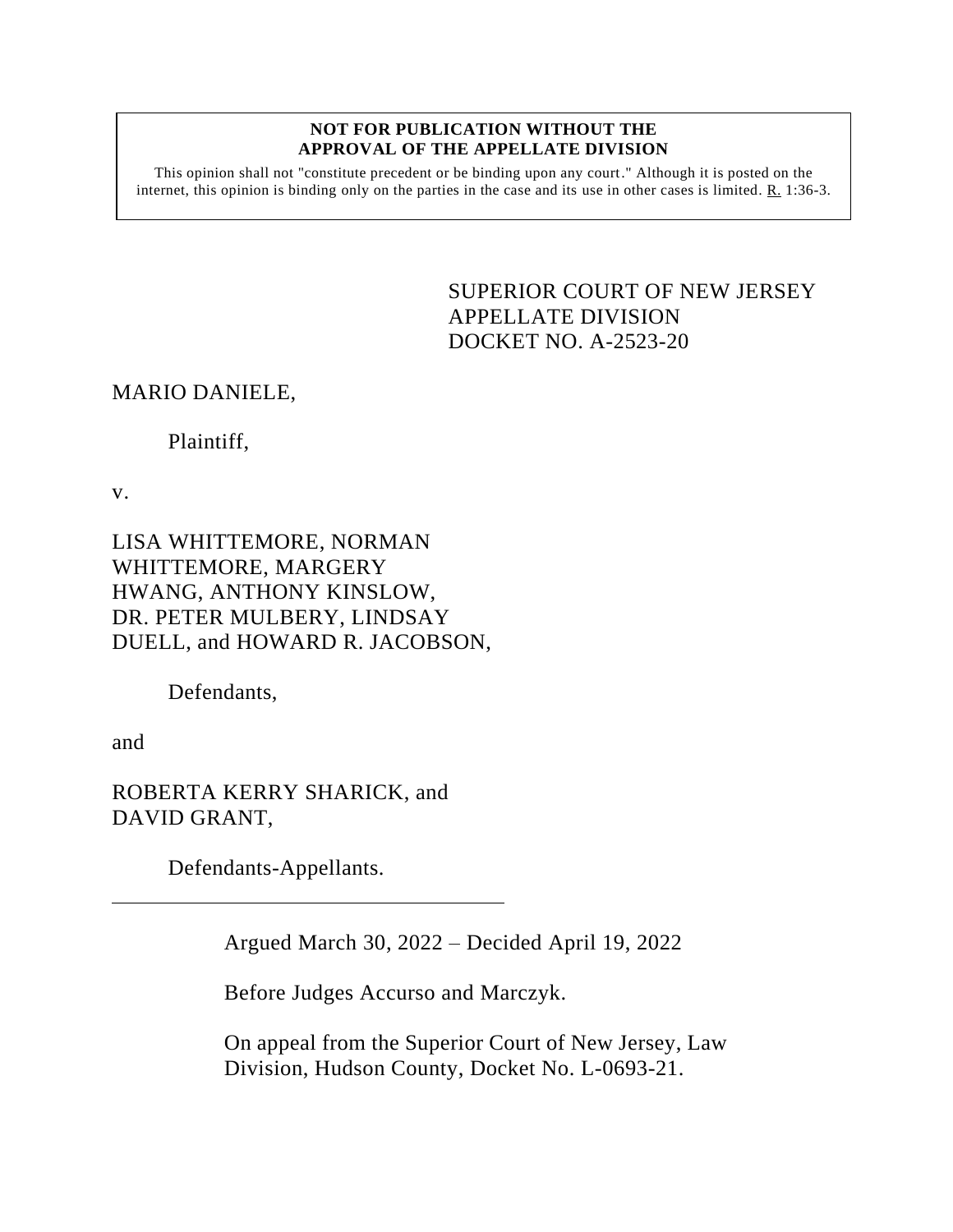Michael D. Zahler argued the cause for appellants (Hodgson Russ LLP, attorneys; Michael D. Zahler and Carmine J. Castellano (Hodgson Russ LLP) of the New York bar, admitted pro hac vice, on the briefs).

Cassandra A. Willock argued the cause for respondent Whole Foods Market Group, Inc. (Fishman McIntyre Levine Samansky, PC, attorneys; Cassandra A. Willock, on the brief).

## PER CURIAM

This matter arises from a discovery dispute stemming from an Anti-SLAPP<sup>1</sup> lawsuit filed in New York by defendants, who were opponents of a shopping center in which Whole Foods was to be an anchor tenant. The Anti-SLAPP suit was filed by way of a counterclaim against plaintiff, who was the developer of the center. Plaintiff initially filed an action against various opponents of the project. Plaintiff dismissed the lawsuit shortly after it was filed, but defendants continued to pursue their claims. Defendants subsequently served a subpoena on Whole Foods in New Jersey. The subpoena seeks documents regarding Whole Foods' communications with plaintiff with respect

<sup>&</sup>lt;sup>1</sup> New York Law allows parties to recover attorney fees, compensatory damages and punitive damages where a SLAPP (strategic lawsuit against public participation) suit defendant proves the action was commenced for "the purpose of harassing, intimidating, punishing or otherwise maliciously inhibiting the free exercise of speech, petition or association rights." New York Civil Rights Law §70-a.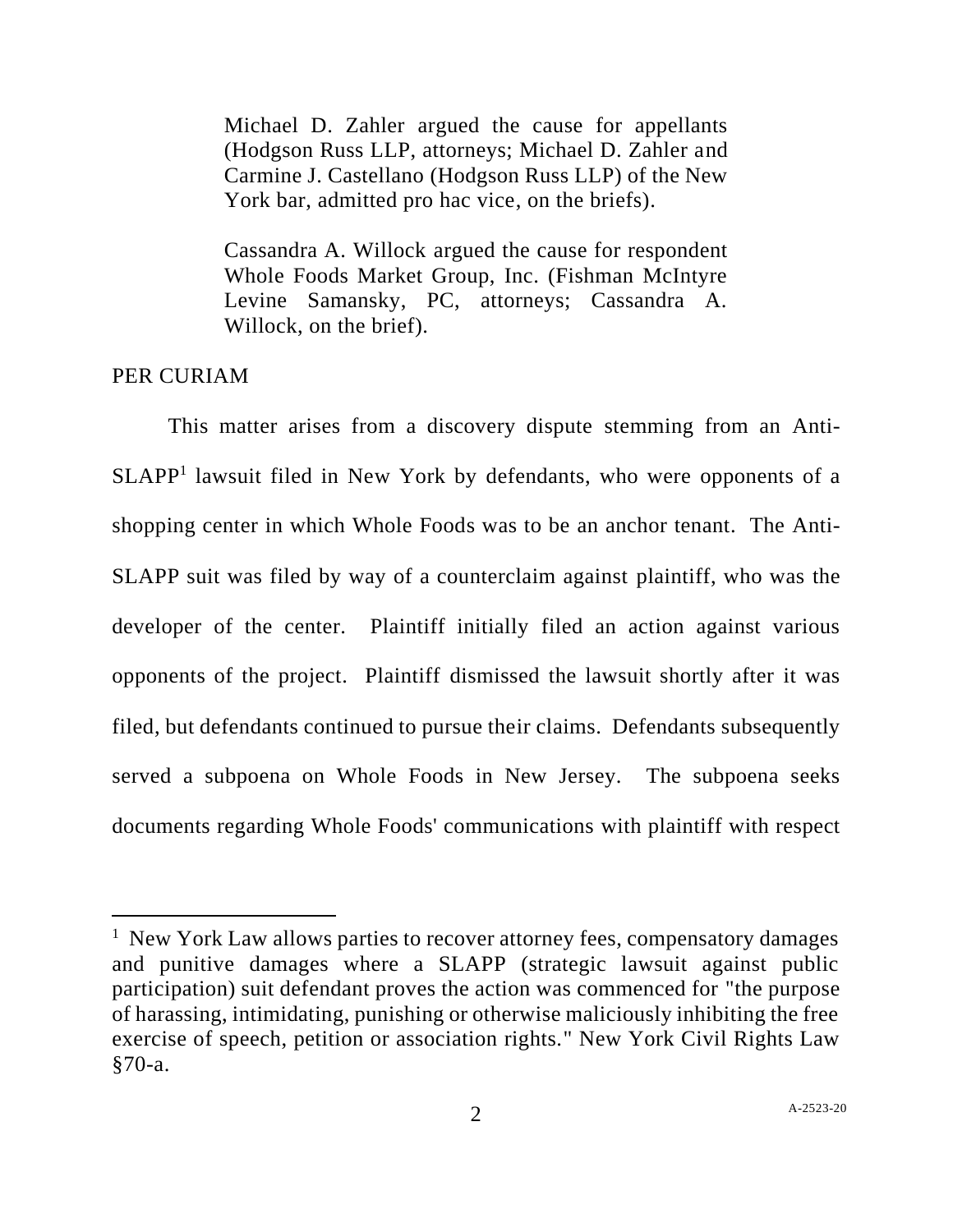to a Facebook page utilizing Whole Foods' logo, along with Whole Foods' communications with the developer concerning opposition to the project, opponents of the project, and the developer's communications regarding this litigation. The subpoena further seeks the deposition of an individual with knowledge of these matters. The trial judge granted Whole Foods' motion to quash the subpoena. We reverse.

I.

Defendants' counterclaim alleges plaintiff/developer and/or the developer's representatives made intimidating contacts and threats of violence towards the project's opponents. Defendants further allege plaintiff is suspected of mailing anonymous, threatening letters to the opponents and falsely accusing them of criminal conduct. Defendants issued a subpoena seeking nine categories of documents and a one-day deposition of a Whole Foods representative.<sup>2</sup>

 $2$  The subpoena served on Whole Foods specifically requests the following:

<sup>(1)</sup> All Documents and communications Concerning the Facebook page called "Bring Whole Foods to Rochester, NY."; (2) All Documents and Communications concerning Your granting of permission, if any, to the Developer and/or Daniele to use Your logo on social media and other websites; (3) All Documents and Communications Concerning the Developer's and/or Daniele's use of social media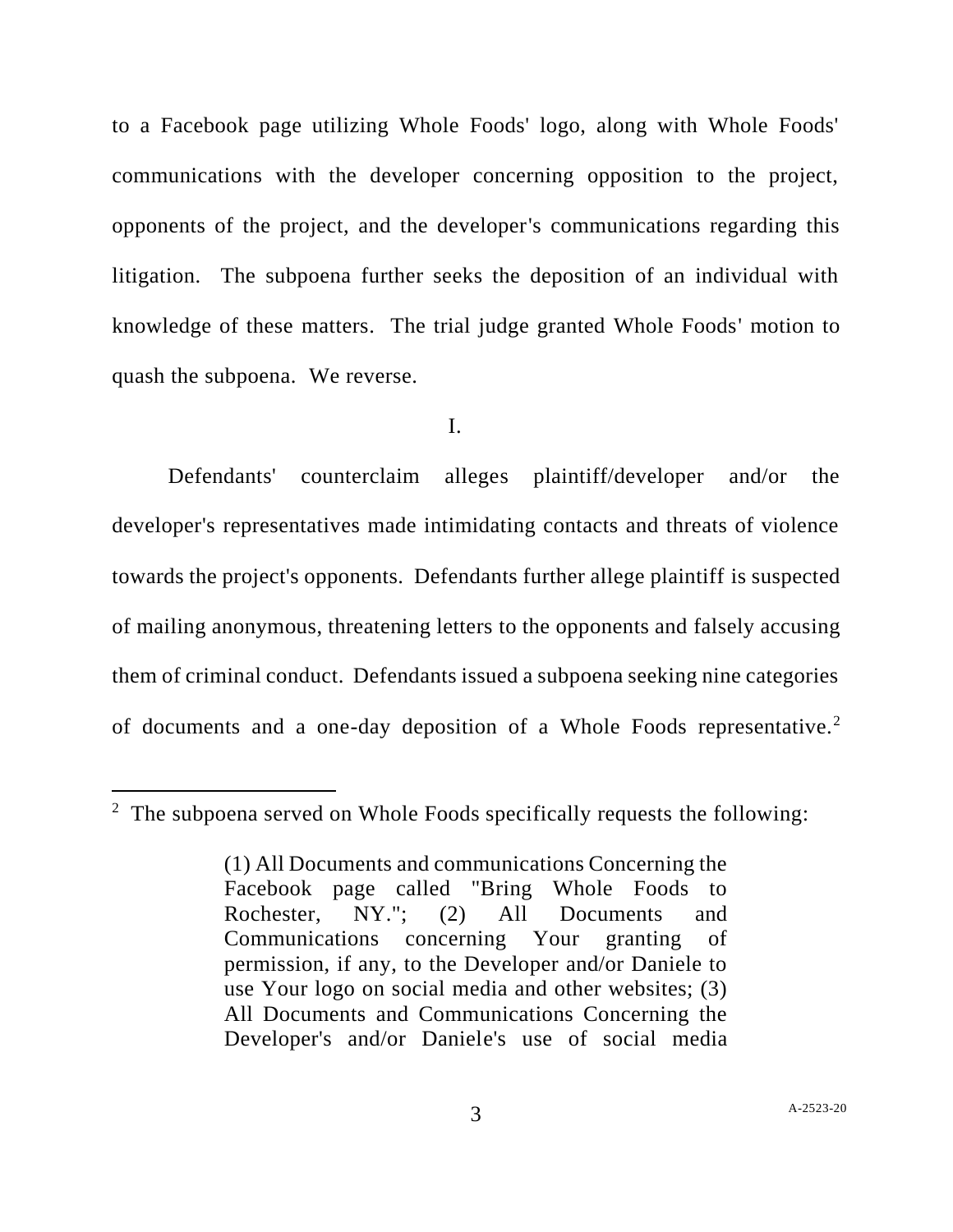Defendants argue the subpoena is narrowly tailored to discover what knowledge Whole Foods has regarding the Facebook page entitled "Bring Whole Foods to Rochester, NY" and derogatory messages on the page about the project's opponents on the website. Defendants further seek information regarding the developer's efforts to intimidate the project's opponents. Defendants submit the subpoena seeks information relevant to the core allegations in the Anti-SLAPP suit, specifically, the developer's intent and tactics utilized to intimidate the project's opponents.

Whole Foods counters the trial court properly quashed the subpoena. It asserts defendants do not allege it owns, maintains, or contributes to the Facebook page at issue in the subpoena. Whole Foods notes it is not a named

regarding the Project; (4) All Communications between You and the Developer and/or Daniele Concerning opposition to the Project and/or opponents of the Project; (5) All Communications with third parties Concerning opposition to the Project and/or opponents of the Project; (6) All Documents Concerning opposition to the Project and/or opponents of the Project; (7) All Documents and Communications Concerning the Developer's and/or Daniele's response to opposition to the Project and/or to opponents of the Project; (8) All Documents and Communications Concerning the Defendants in the Action; and (9) All Documents and Communications Concerning the Developer's and/or Daniele's response to litigation involving the Project.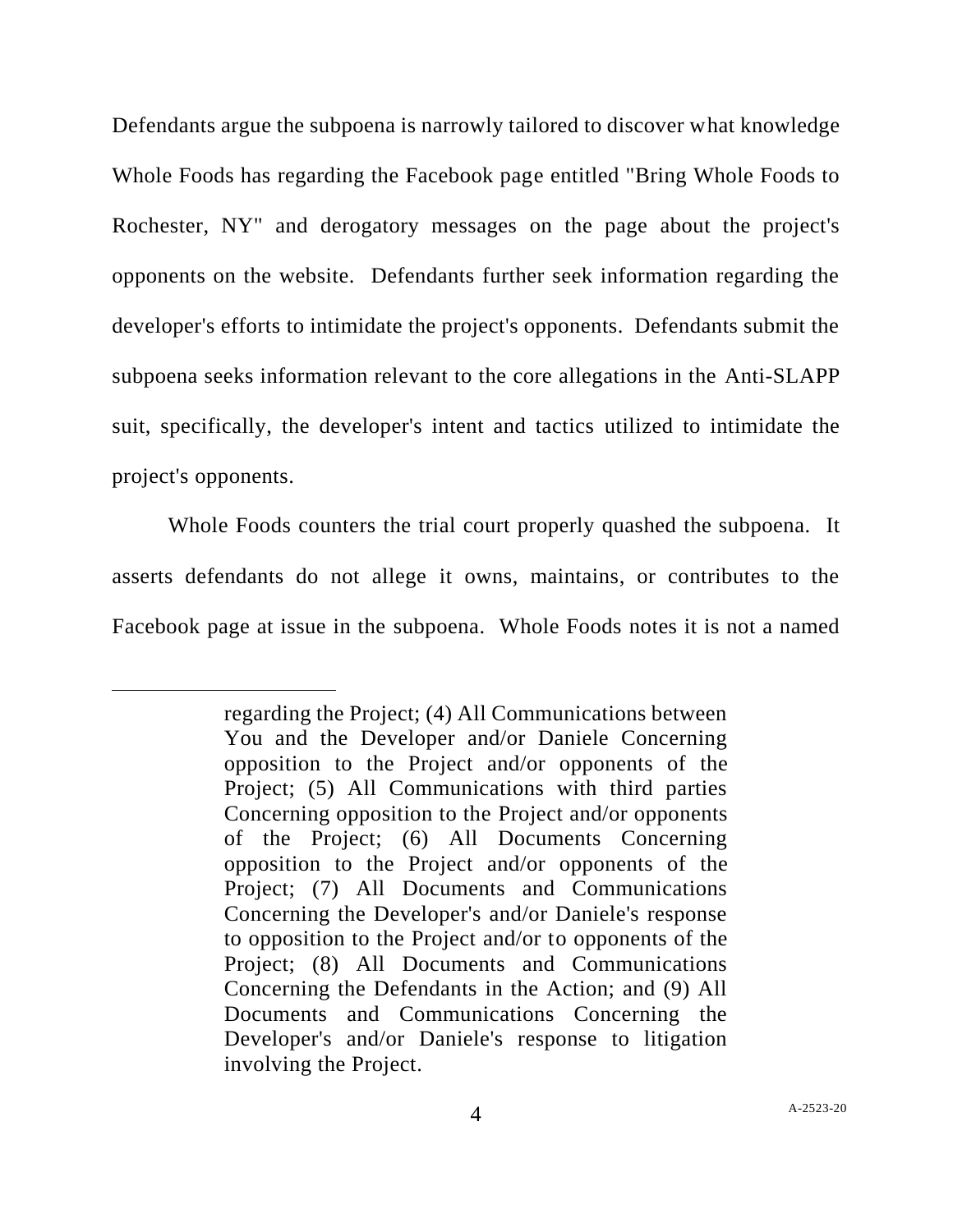party to the litigation, and defendants' counterclaim does not allege that Whole Foods had any knowledge or information regarding plaintiff's intent or strategy in filing the underlying lawsuit.

Whole Foods also contends the subpoenas issued in the underlying case to affiliated entities of the developer did not demand the information requested from Whole Foods, and the subpoena is overly broad and unlimited by any timeframe. Whole Foods argues the subpoena is oppressive and unreasonable because plaintiff attempted to discontinue the action two days after it was filed. It further argues defendants failed to establish a witness from Whole Foods could provide any relevant information regarding the Anti-SLAPP counterclaim. Notably, the certification in support of the motion to quash was filed by outside counsel and not a Whole Foods representative.

The trial court determined the information requested in the subpoena was not relevant. The court noted that while plaintiff dismissed the underlying lawsuit, defendants continued to pursue their counterclaim. Moreover, the court stated Whole Foods was not a party to the underlying case, and that there were no allegations made against Whole Foods. The court indicated that simply because the company logo appears on a Facebook page should not subject Whole Foods to the subpoena at issue. The trial court further noted there are no claims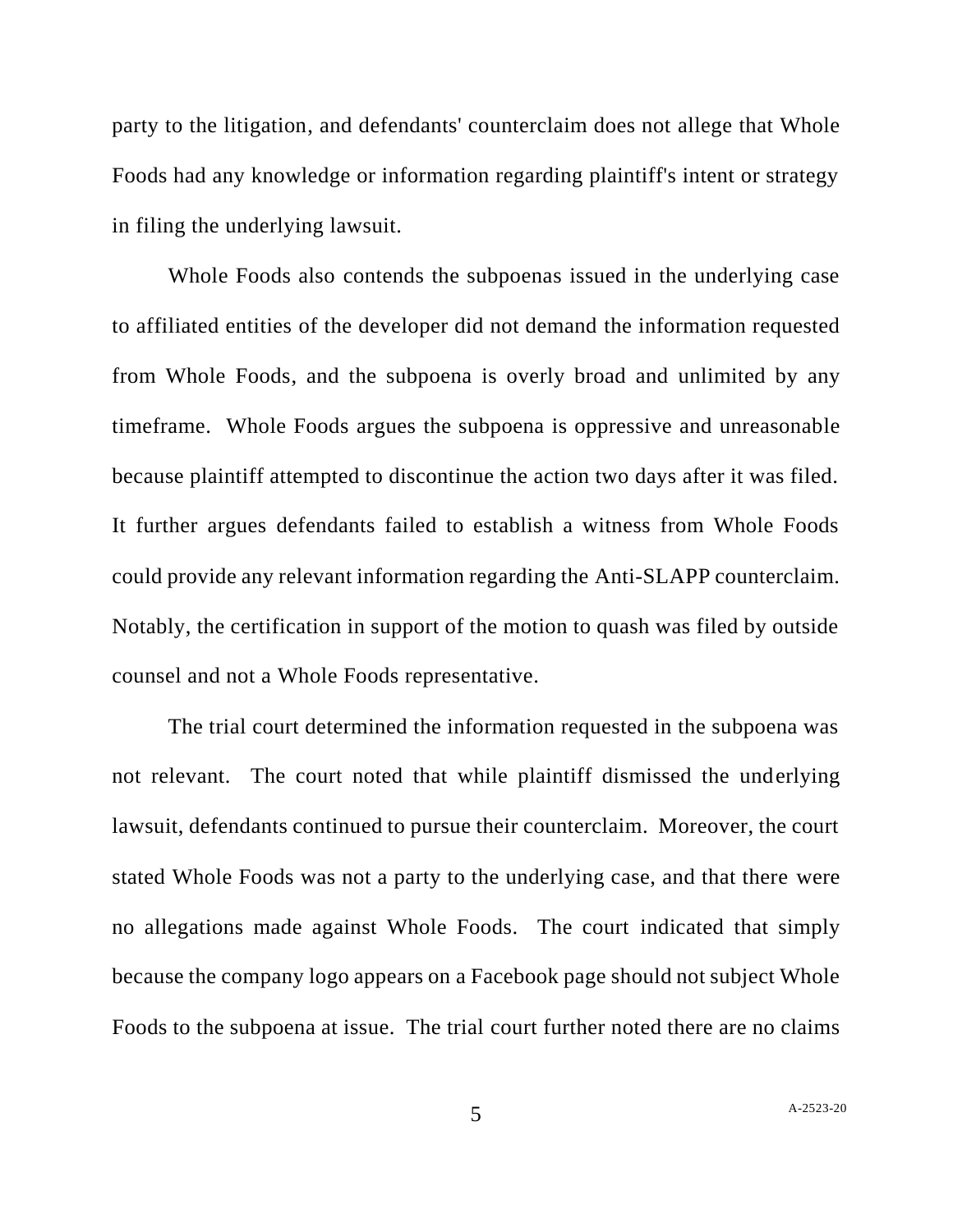plaintiff was in any way involved with Whole Foods and there was "no rational link" between Whole Foods and the lawsuit. The trial court characterized the discovery request as a fishing expedition.

II.

Appellate courts "accord substantial deference to a trial court's disposition of a discovery dispute." Brugaletta v. Garcia, 234 N.J. 225, 240 (2018) (citing Capital Health Sys., Inc. v. Horizon Healthcare Servs., Inc., 230 N.J. 73, 79-80 (2017)). We defer to a trial judge's discovery rulings absent an abuse of discretion or a judge's misunderstanding or misapplication of the law. Capital Health, 230 N.J. at 79-80 (citing Pomerantz Paper Corp. v. New Cmty. Corp., 207 N.J. 344, 371 (2011)).

It is well established that our discovery rules are to be construed liberally in favor of broad pretrial discovery. Id. at 80 (quoting Payton v. N.J. Tpk. Auth., 148 N.J. 524, 535 (1997)). <u>Rule</u> 4:10-2(a) provides:

> Parties may obtain discovery regarding any matter, not privileged, which is relevant to the subject matter involved in the pending action . . . . It is not ground for objection that the information sought will be inadmissible at the trial if the information sought appears reasonably calculated to lead to the discovery of admissible evidence.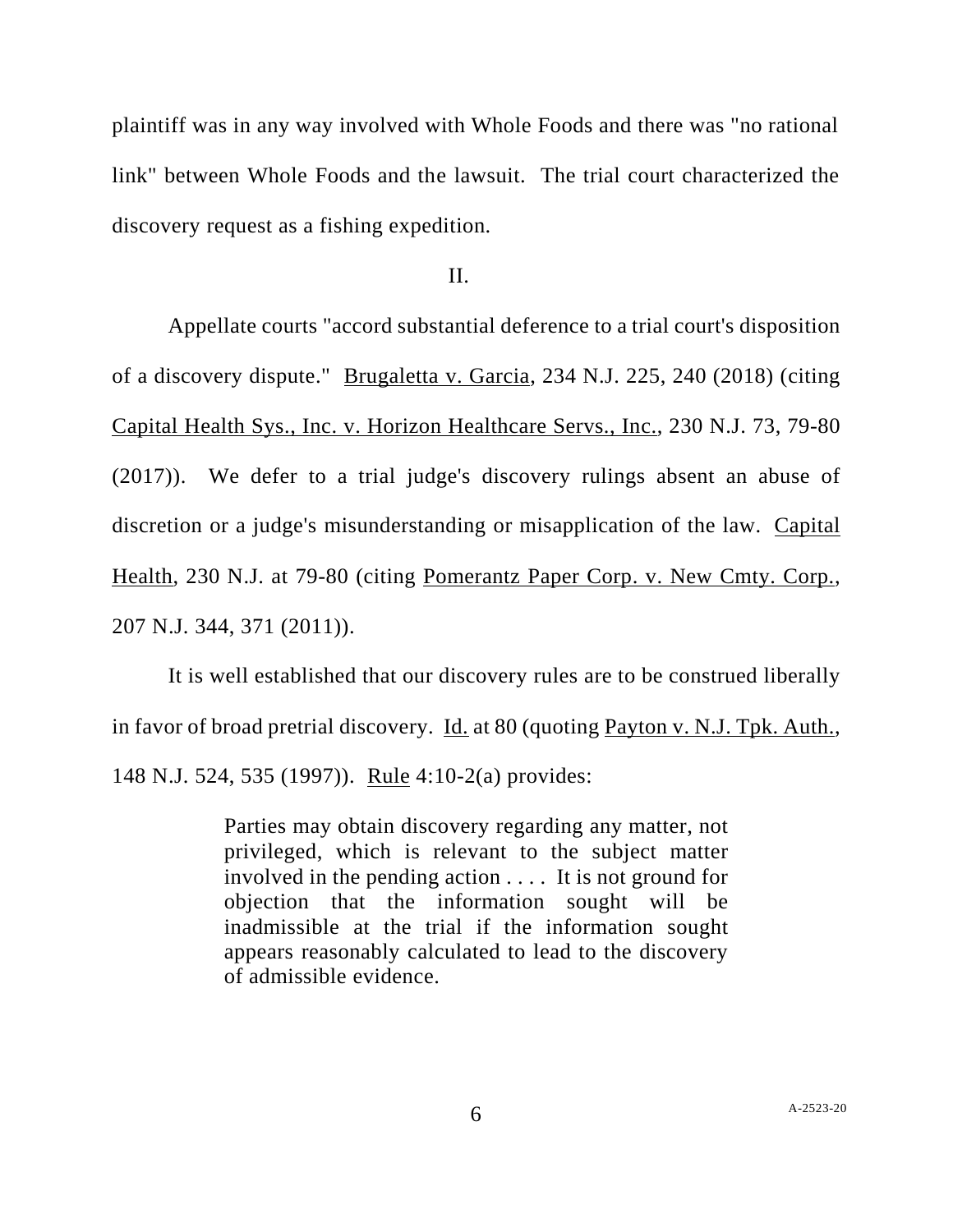In order to overcome the presumption in favor of discoverability, a party must "show 'good cause' for withholding relevant discovery by demonstrating, for example, that the information sought is a trade secret or is otherwise confidential or proprietary." Capital Health, 230 N.J. at 80.

Although we have recently cautioned that judges should be mindful of the burden and expense of extensive discovery demands directed at non-parties, our review of this matter convinces us the judge was overly solicitous of Whole Foods' non-party status. Trenton Renewable Power, LLC v. Denali Water Sols., LLC,  $\_\_$  N.J. Super.  $\_\_$  (2022). That Whole Foods is not a party to the New York litigation does not insulate it from subpoena practice and having to respond to reasonable discovery requests by parties to the suit. Similarly, that the developer withdrew the complaint shortly after it was filed, but defendants nevertheless pursued their counterclaim, is not a relevant consideration in addressing the discovery dispute. While the trial judge in New York allowed plaintiff to dismiss the complaint, the court denied plaintiff's motion to dismiss the counterclaim. Accordingly, defendants have a right to conduct discovery with respect to their counterclaim.

The trial court further determined the requested discovery was not relevant and there was no rational connection between Whole Foods and the

7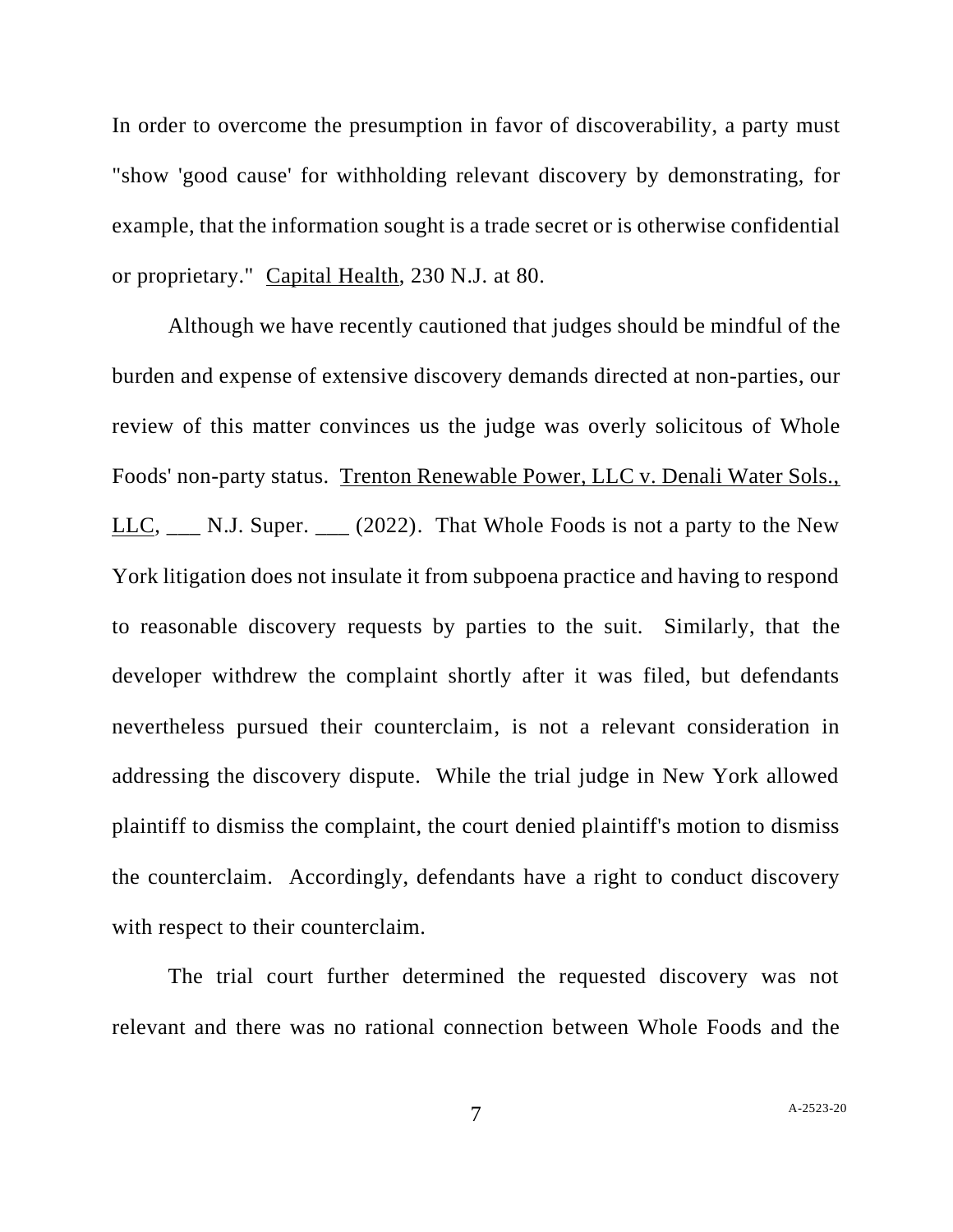underlying litigation. We disagree. The substance of the subpoenaed information is relevant and reasonably calculated to lead to admissible evidence. The subpoena seeks discovery related to information or documents Whole Foods has with respect to defendants' Anti-SLAPP suit and the developer's efforts to intimidate the project's opponents. It is not unreasonable to conclude that plaintiff/developer may have communicated with Whole Foods with respect to the status of the project, the contentious opposition, and related litigation. If there were communications, these may be relevant to defendants' counterclaim. If there were no such contacts, Whole Foods can respond accordingly.

While Whole Foods attempts to distance itself from the litigation, Whole Foods is the anchor tenant in the development and appears to be at the center of the underlying dispute, with respect to the opposition to the project.<sup>3</sup> This is not to suggest Whole Foods did anything to cause this controversy. However, it is not a stretch to assume Whole Foods may be in possession of documents related to the dispute involving the parties. While Whole Foods is not a party to the litigation, it is still required to comply with a properly issued subpoena that seeks relevant information.

 $3$  Whole Foods states defendants "deceptively" refer to the project as the "Whole" Foods Plaza," but the developer actually referred to the project by that name in the now dismissed lawsuit in New York.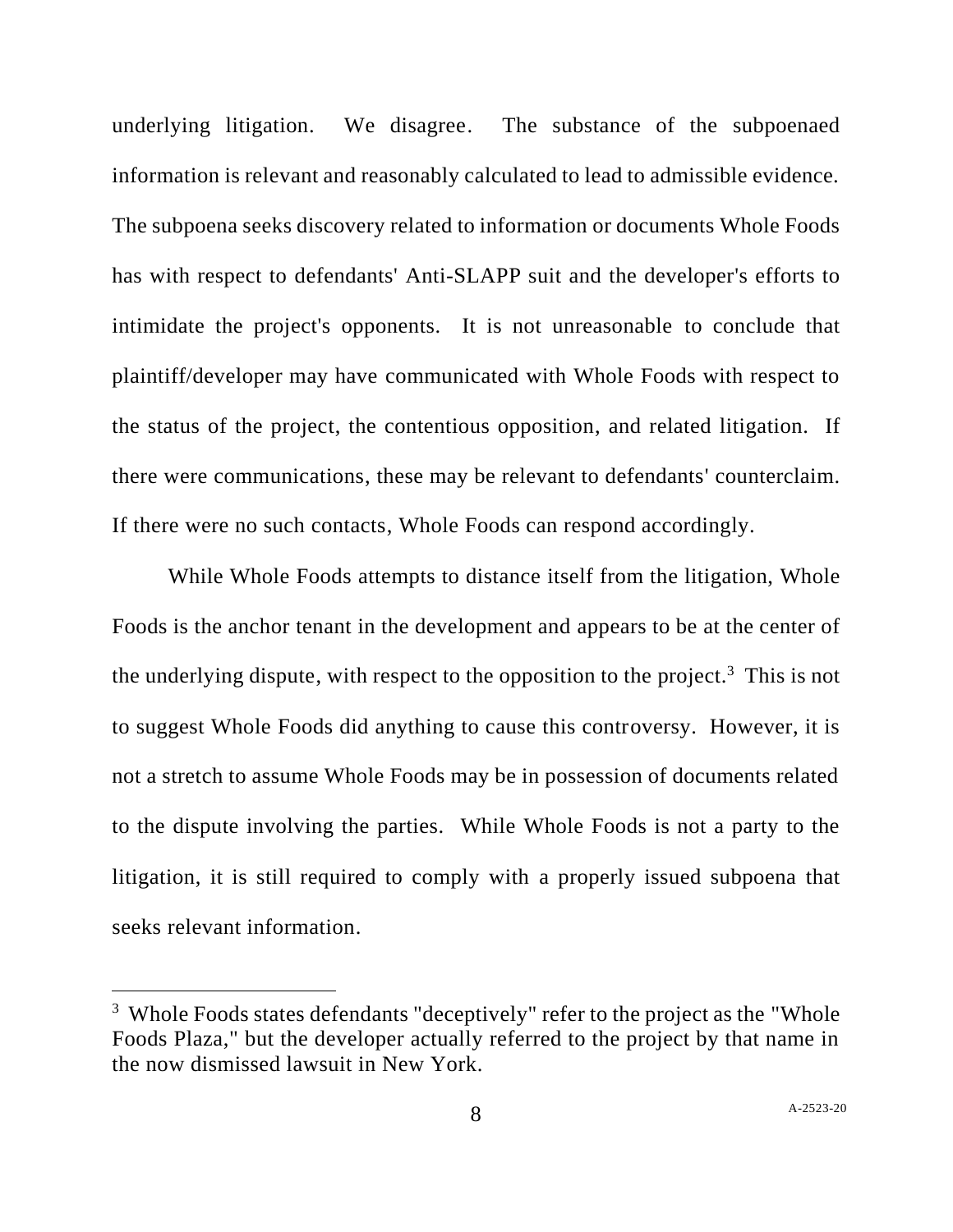Whole Foods argues defendants' counterclaim does not set forth any allegation Whole Foods had any knowledge or information regarding plaintiff's intent or strategy in filing the underlying lawsuit, but defendants are not required to make that showing in advance of issuing a subpoena. That is why parties conduct discovery—to investigate and obtain information about facts at issue in a lawsuit. Given the New York court has allowed defendants' counterclaim to proceed, they are permitted to pursue discovery. Whole Foods, in turn, must comply with the subpoena. That is the essence of non-party discovery. To the extent Whole Foods has no information in response to the subpoena, it can so indicate.

While Whole Foods may be entitled as a non-party to broader discovery protections than a party to litigation in certain circumstances, it has not made the necessary showing based on the current record. See Trenton Renewable Power, (slip op. at 16). Whole Foods relied on a certification from outside counsel as opposed to an individual from Whole Foods with personal knowledge regarding the availability of the discovery at issue and/or whether the requests were unduly burdensome or oppressive. See R. 1:6-6 and R. 4:10-3. Again, the information sought by way of the subpoena is relevant and reasonably calculated to lead to admissible evidence. Thus, Whole Foods must respond to the